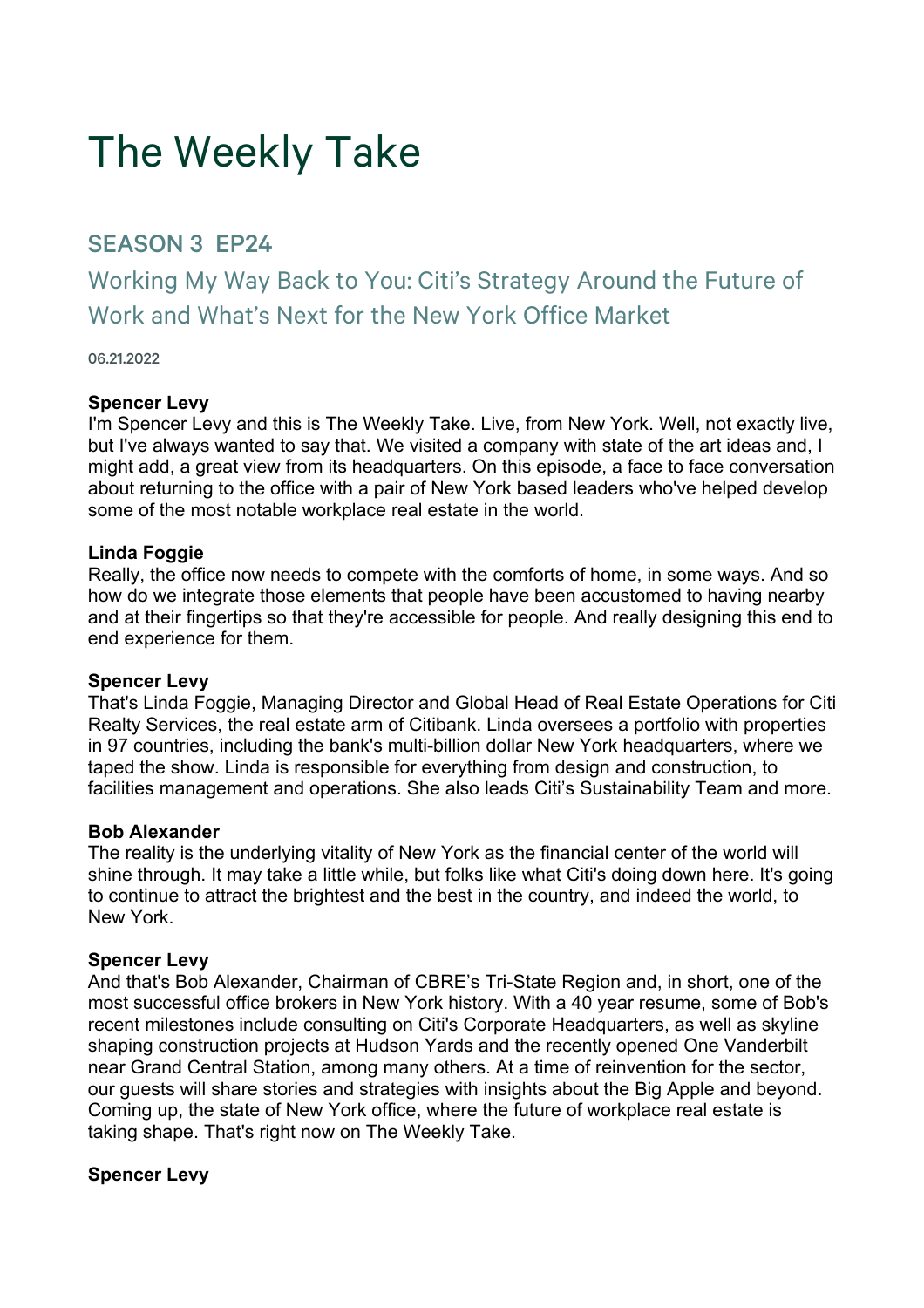Welcome to The Weekly Take. And this week, we are at a beautiful building. 388 Greenwich Street with Linda Foggie. Linda, thanks for joining.

#### **Linda Foggie**

Absolutely. Thank you for having me. I'm really happy to be here. And welcome to Citi.

#### **Spencer Levy**

Thank you. And I'd say, not only are we in a cool conference room, but this view is pretty spectacular.

#### **Linda Foggie**

It is, yeah. We're staring down some of the most beautiful skylines that exist, and looking at 30 Hudson Yards, looking across the Hudson River at Jersey City. Doesn't get much better than this.

#### **Spencer Levy**

Doesn't get much better. And then we are joined by our friend and colleague Bob Alexander. Bob, thanks for coming on the show.

#### **Bob Alexander**

Thanks for having me. Look forward to having an exciting session.

#### **Spencer Levy**

Well, exciting is what we're all about here on The Weekly Take, Bob. Linda, you've heard a lot of talk about the future of working, but you are living, breathing this topic every day in 97 countries. Have I got that right? So just from your perspective, what are you seeing today in terms of getting people back into the office, and then maybe a longer term perspective?

#### **Linda Foggie**

You're right, there's no shortage of discussion around what is the future of work. We're still exploring it. And I think that people are still figuring it out. We're still trying to figure out what hybrid work is actually going to look like, what are the activities that people are actually going to decide to make the trek into the office to do and accomplish, and how are we going to work better together as teams, kind of together and in person in the office? And then how does the real estate portfolio become designed in such a way that it supports those activities? We're kind of still on that journey to learn what all of those things are. One of the areas that we're seeing a lot of focus in, two, actually, that I'm going to focus on. One is about the overall experience that people are going to have in the workplace. So hosted experiences, concierge level services, really the office now needs to compete with the comforts of home in some ways. And so how do we integrate those elements that people have been accustomed to having nearby and at their fingertips so that they're accessible for people, and really designing this end to end experience for them. And the second one is, a lot to do with real estate technology. How are we integrating technology into our offices and real estate in such a way that we're creating these experiences for people that are unique, that are highly functional, but that are also enjoyable for them? A lot of the work that we're doing now is around trying to figure out how do we create these equitable experiences for people. I just don't know that we'll ever go back to a place where people are always together five days a week. And so you're always going to have to manage these meetings that are hybrid. Some people will be there and some won't. And particularly in a bank that's as hyper- global as Citi, there will always be the geographic disparities that exist as well. And so we're figuring out how to overlay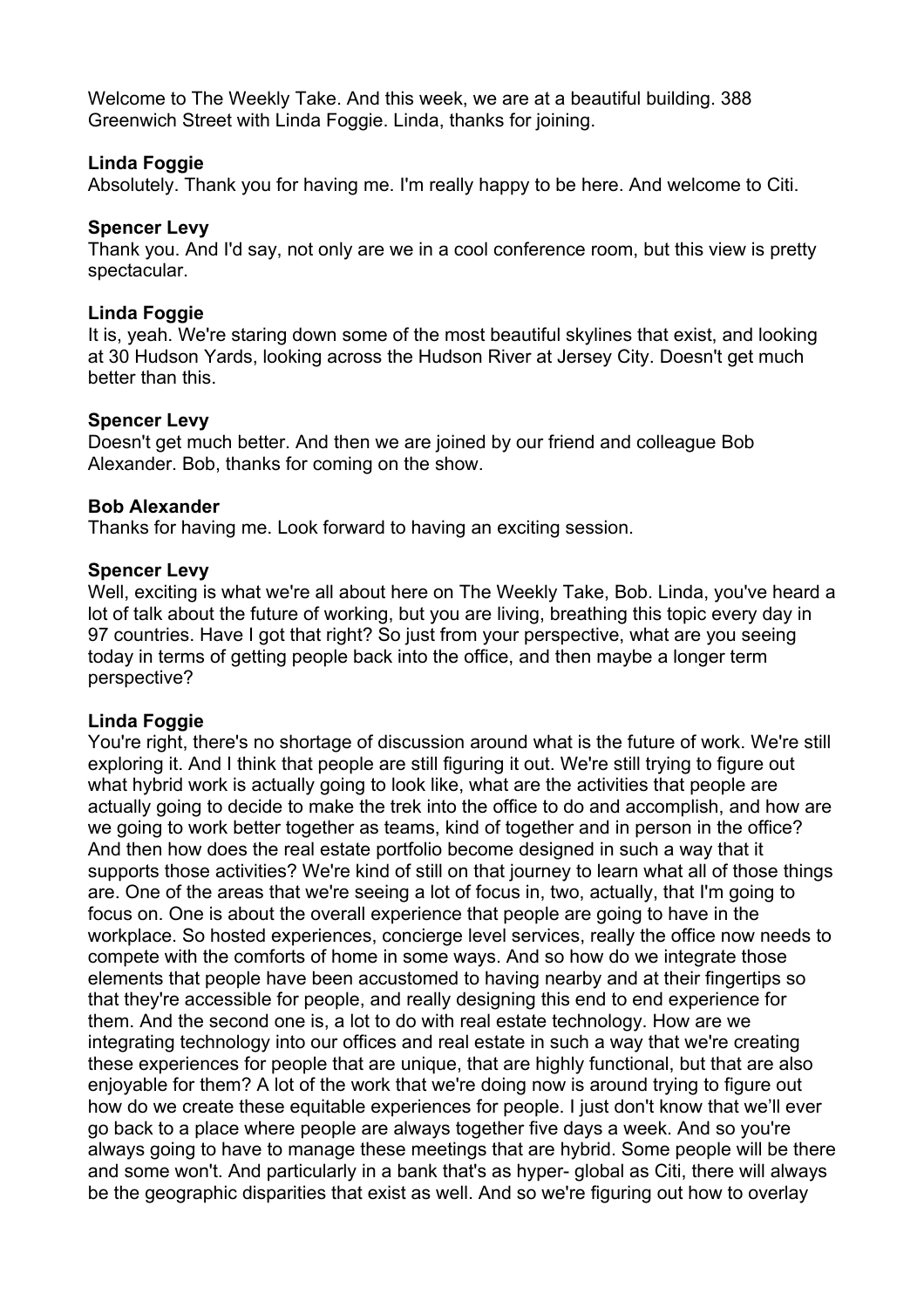technology with our real estate in such a way that we create this amazing experience for our people that are coming back into the office and that are still dialing in from wherever they may be working for the day.

# **Spencer Levy**

Well, I will tell you, not only is the conference room we're sitting in super cool, but your lobby, super cool with all of the HD screens and the food offerings. I mean, you say make it better than their homes. I think you've already done that here in the building.

# **Linda Foggie**

I would not disagree with you. Our lobby is massive. The ceilings are very tall. Lots of natural light flowing through. But we've created what we call a "town square", and it really does function in that way. I just had a coffee meeting today down in the "town square". So we'll host outside guests there, we'll take some meetings that would otherwise be set in a conference room on an office floor, and we'll host those down there. We have a Starbucks. We've even been really thoughtful about the types of different food services and amenities that we are providing for people. So, for example, we have a wonderful cafe experience for people with lots of different varieties and choices, but some people just don't have that kind of time during the day. So we also have a separate market where people can place their orders on the workplace app and they can run down and pick them up and bring it back up to their desk, if that's what they prefer to do. And so we've tried to provide optionality for people because not everybody needs the same thing when they come to the office. And I think that's going to go a long way to really help attract people back to the office, especially as we're trying to work across the five different generations that exist in our spaces. And as you're thinking about the number, the sheer volume, of different cultures that we need to play to in a bank like Citi. So really fun things that we get to explore and do in this group.

#### **Spencer Levy**

Well, that's cool. And I think we did a paper about a year ago. We actually said there were six generations and the sixth generation was artificial intelligence. And so that's another way to look at the different backgrounds of people. But Bob, what are you seeing from your landlord tenants and then some of your financial services tenants?

#### **Bob Alexander**

So first comment on what Linda, just to expand on what Linda said, I think Citi has done an advanced program of where a lot of the large institutions are heading. Having come through that lobby when we first represented Citi, 2010, 2009, and you cannot believe, I mean, the transformation, but the fact that you've got such a significant, lively, vibrant town hall environment is beyond belief. In 2010, nothing was there. People came in, went to their offices and came back. So the transformation has been unbelievable. It's hard to emulate because of the physical size of the structure you have at 2.8 million square feet. So kudos.

# **Linda Foggie** Thank you.

# **Bob Alexander**

When we look at the advancement of other corporations, what's happened is, a lot of the more significant private equity and hedge funds, etc., that mostly populate Midtown have determined that new construction, with its both advanced HVAC, air quality, amenity services, etc., that these new construction projects are offering have become a very, very hot topic. And there's a lively demand for all of that particular product. The product that is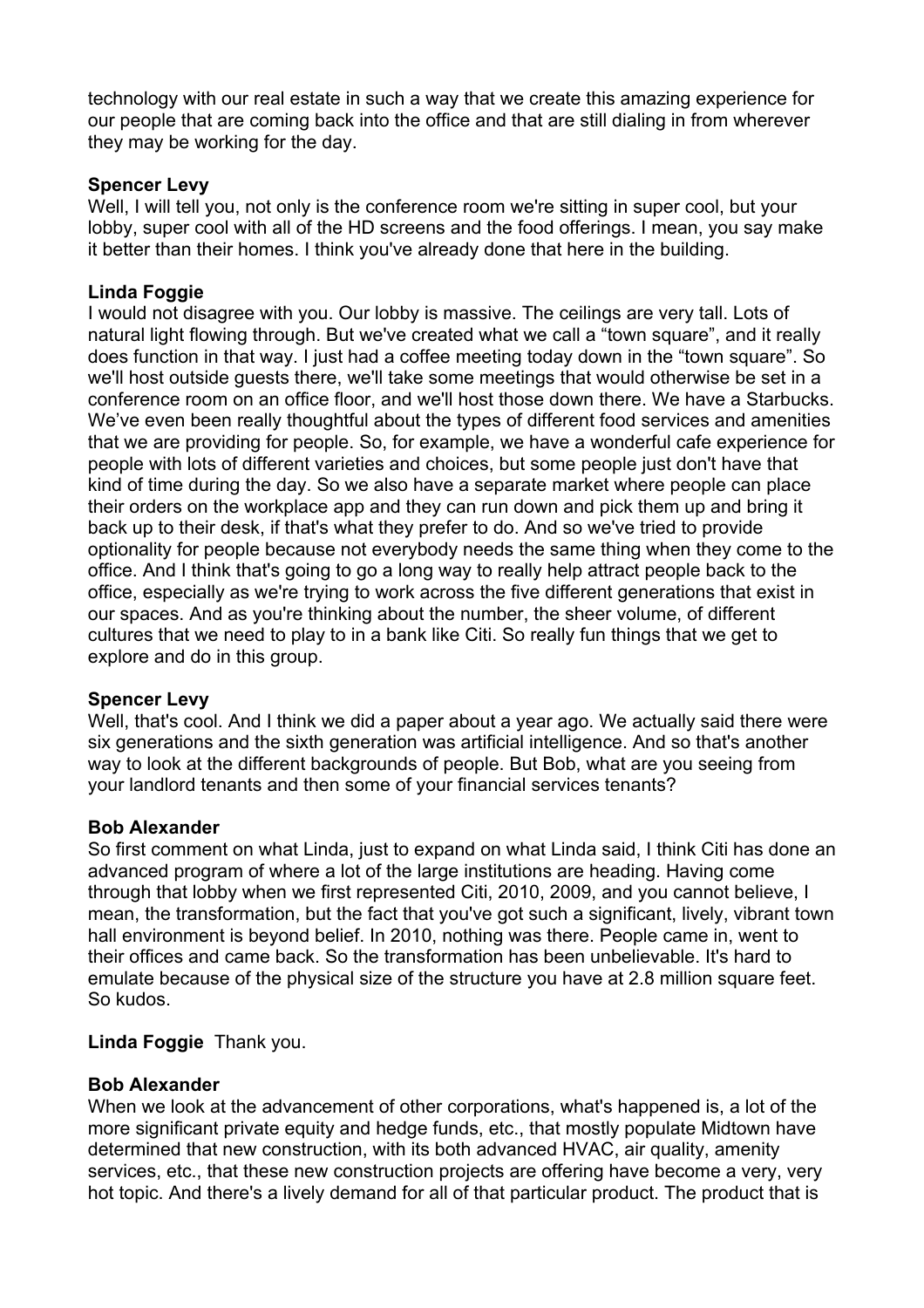being left behind is product that needs the capital. It needs to be reimagined, and that's underway. New York is a dynamic environment, but you have a couple of pieces that are kind of holding it back a bit. One is demand, right? So if you look at demand, it is not quite where it was two years ago, pre-COVID. It is climbing back, but obviously we've had a couple of setbacks along the way, whether it's COVID, whether it's a inflation and recession, etc.. So I do think that at the end of the day, New York's position as a preeminent financial center is here. If you talk to people on the West Coast and you look at Northern California as an example, which is probably the biggest economy in the country, right, with the Silicon Valley, etc., a lot of the folks there have younger talent that's migrating to New York. Thus you have the establishment, really, of a tech sector in New York which is investing multi billions of dollars into the environment. I think when you look at New York, you know, you pick up the papers every day and there's issues, there's that. But the reality is, the underlying vitality of New York as the financial center of the world will shine through. It may take a little while, but folks like what Citi's doing down here. It's going to continue to attract the brightest and the best in the country, and indeed, the world, to New York.

# **Spencer Levy**

Linda, Bob was mentioning the billions of dollars that are being spent today on new build, primarily on CapEx. But you also mentioned some OpEx things that you're working on. You mentioned hosted services, concierge services. What kind of things are you trying to put into these buildings that already have this multibillion dollar CapEx that will drive people back in today?

# **Linda Foggie**

Yeah, absolutely. We're thinking about how to take it to the next level, how to take the experience a little bit further. So some of the things we're doing, I'm going to just touch on a couple. We're really investing in our workplace app. The idea of the workplace app is that we're helping to create this end to end experience for people so that they're engaged with us, engaged with Citi, engaged with the work, from the time they leave their homes in the morning to start their commute until the time they walk back in their doors. And so these apps will do things like allow them to figure out where they're going to eat lunch for the day or make a reservation from the app or order an Uber if they want from the app, or figure out what the cafeteria is serving, reserve a seat, see who else is coming in for the day. So really helping them to knit together the experience in a world that's going to be ever more hybrid is something that's not directly related to how the space is designed and laid out, or a capital expenditure, but it absolutely is an important element in how we operate the buildings and the space. One of the other things we're doing, we mentioned concierge service, but we're rolling out a community manager program. We're already doing that today here in New York and all of our headquarter's buildings around the world. We're further expanding that program and that concierge level. Our community manager will be a person who's cross-trained in a bunch of different functions. So if you're at your desk and you can't get your voicemail password to work or you can't get the screen in the zoom room to work, or if you, whatever it is that you need, this person will have the ability to help you. And this is really important because for a group like mine, it starts to help to knit together all of the different functions that we have. So they're touching on the people who are actually responsible for designing the next space. We're constantly collecting the feedback loop is there. It's helping us to figure out how to be better, how to deliver at a higher level for people. And then the other thing we're doing is thinking about, for example, our facilities management people. You remember maybe back in the day, the property managers used to maybe sit down in the lower level, in the basement, and sometimes, you know, you don't really want people coming up to you all the time. "Hey, it's hot. Hey, it's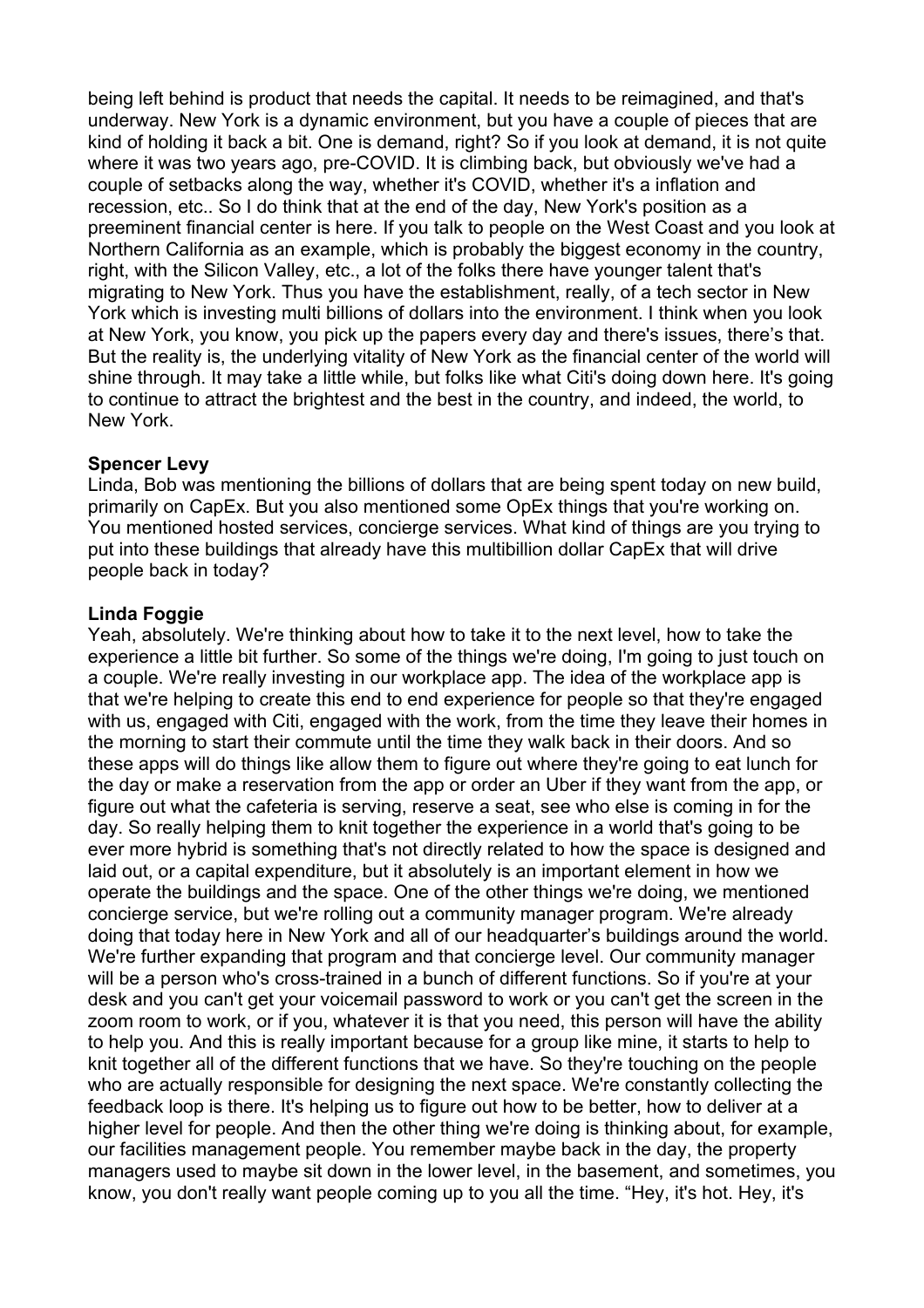cold." But what we're doing is bringing them out to the front now. So they're there to kind of help create this hosted experience for the employees. And we think all of these things will go a long way in helping to attract people back into our offices and make it the most useful experience it could be for them.

# **Bob Alexander**

Linda, you hit the nail right on the head, because, you know, my belief is everyone's coming back, it's just a matter of when. The fact of the matter is, is that having these programs are key. Being able to feed people, being able to take care of – vis a vis through amenities or concierge services or etc. – being able to take care of their various needs that otherwise they would have to spend their time on when they come back in, is key. It's key to productivity, too. To touch on how the landlords are looking at this right now, if you, an example would be a building like Five Times Square, which we represent. Building's a million square feet. Roku signed for a quarter million. There's 750,000 feet available on the building. Times Square, 42nd and Seventh. So, what did we decide to do to attract tenancies of all ilk to the building? We needed amenities. We've segregated the building and taken 40,000 feet of office space. We're creating fitness facilities, auditorium- like facilities, food services, various meeting areas, not quite as grand as what you have here, of course, but it's still 40,000 feet, and it is costing us 35 million bucks. But all these are, again, it's the same thing. What do people need? They're showing up at work, they're slogging to work. Do they want to slog out for lunch? No. Do they want to have to go find a gym that they could work out for 45 minutes in the middle of the day and it has to go four blocks and you have to take 20 minutes to get there, 20 minutes to get back and 5 minutes on the bike. No. So, I mean, if you look at most of the buildings coming in, whether it's Hudson Yards, whether it's a Five Times Square, whether it's the Vornado redevelopment at Penn Plaza, all the plans are there for these folks to have, and I want to call it a sort of full service amenity package, for the tenants that are coming in. Everyone seems to be short on time. When they come into work their job is to do their job and all these other things need to be serviced for them. And particularly now because New York is becoming more and more a front office town. I mean, it always has been, but the migration was on again, off again, and now it's on again to a certain degree, too.

#### **Spencer Levy**

So one other area that comes up a lot now is not the traditional direct space, but flex space. Space that you might share with another operator or you have a piece of somebody else's space on a flex space or co-working basis. Linda, how do you look at that type of space in your overall portfolio?

#### **Linda Foggie**

Flex actually has an important role, we think, in the future of working. To be candid, I don't foresee it ever replacing our investing in our office portfolio and making sure that we have space that is on brand with what it is that Citi needs to do. But it is a portion, you know, it's almost like what we call a healthy diet of different things. And so there is a portion of flex works to be had in that diet for us. We actually are engaged in some agreements with flex companies in different countries around the world, particularly where we may not have the size of presence that we have in a New York City, for example. And so a flex space offers us the opportunity to provide a very amenity rich space, even when we don't have a critical mass of staff there. And also, we're really interested in the speed to market that comes along with flex space. For me and my group to go out and find a new building, design it, build it, and get it, it takes us a while to do all of that. And then also there are some environmental considerations around flex because of the ability to share spaces, the notion of renting the space instead of owning. And I don't mean that literally. I mean in sort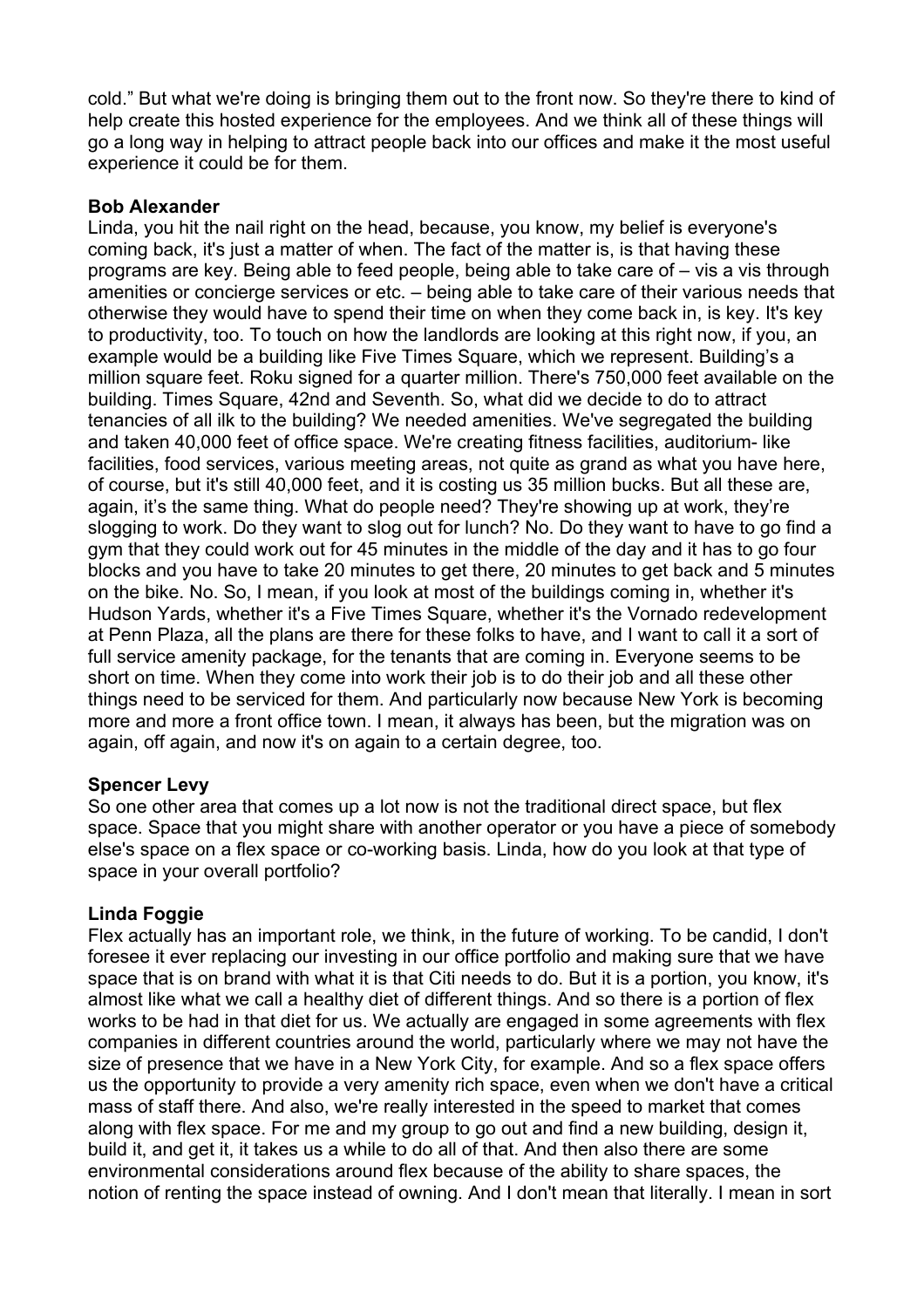of being able to kind of share the space, and when we don't need it or it's not in use, there's a use for it for other people. On the downside of flex, the one area where we have challenges, because we are a bank and we're heavily regulated, is on information security. Data security is a little bit challenging to manage when we're out on an open network that other people are sharing. And so that does present us with some challenges that we sometimes have to work around.

#### **Spencer Levy**

Bob, given that you represent a lot of large landlords, they're always thinking about how much of their building they set aside for flex. Also, any occupier perspective, as well.

#### **Bob Alexander**

So when we look at big firms like Brookfield, big landlords, they have gone out and created their own brand of flex working space that essentially allows them to make deals with firms, right. Let's say you're leasing 100,000 feet or you're leasing 80,000 feet. You're unsure if you need expansion. You contract with Brookfield for an additional ten or 20,000 feet for 12 or 18 months to see, in fact, if that's a needed commodity or it's something that you can do without. So it allows the landlord to pursue deal making. Obviously, CBRE being the biggest sort of real estate services firm in the world has bet big on Industrious, because they believe when we see it in a global picture that a firm like Industrious can also add to those amenities. A little side story is that we have a client called Millennium, it's a very big hedge fund, and we've cut deals with Industrious in six different markets across the country to allow them to expand on a short term basis to figure out what they're going to do. You can see that there is actually a market for it. It's good to have it in your pocket.

#### **Spencer Levy**

Let's expand the lens just a little bit, Linda. First, let's go domestic and then we'll go to the 96 other countries. How is your thought process the same or different about getting people back in the short and long term, in different cities here, and different cities outside the U.S.?

#### **Linda Foggie**

A lot of it is actually the same, it's the very human element, allowed us to deal with people and how they feel about being together with their teams. And so some of it is behavioral. So there's a lot that can be replicated from country to country and across different cultures around attracting people back to the office. There are some nuances. I mean, one of the things that's, I'll call it special, about New York is, compared to some other cities around the world, New York is incredibly well built from an infrastructure perspective. And I know I might get some challenges from the audience about that because we have a lot of work to do to build up our infrastructure. But really, when you think about the age of New York and how connected it is from a public transport perspective, and then you compare that to some other slightly less populous cities around the world or even older cities, New York, there's not many places in Manhattan that you can't get to from public transportation. But when you start to think about other cities, like we're doing a project in Dublin, for example, they have far fewer train lines and access to public transportation. There's less variety around people having cars than you'd find in a place like New York. And so you really have to be incredibly thoughtful about where you're locating your offices, how you're getting people moved to and from. If you're going to bifurcate your functions in the central business district from those in the suburb. How are they connected still in such a way that people can get back and forth between the two? And there's a lot of different considerations from that perspective when you're in different cities around the world that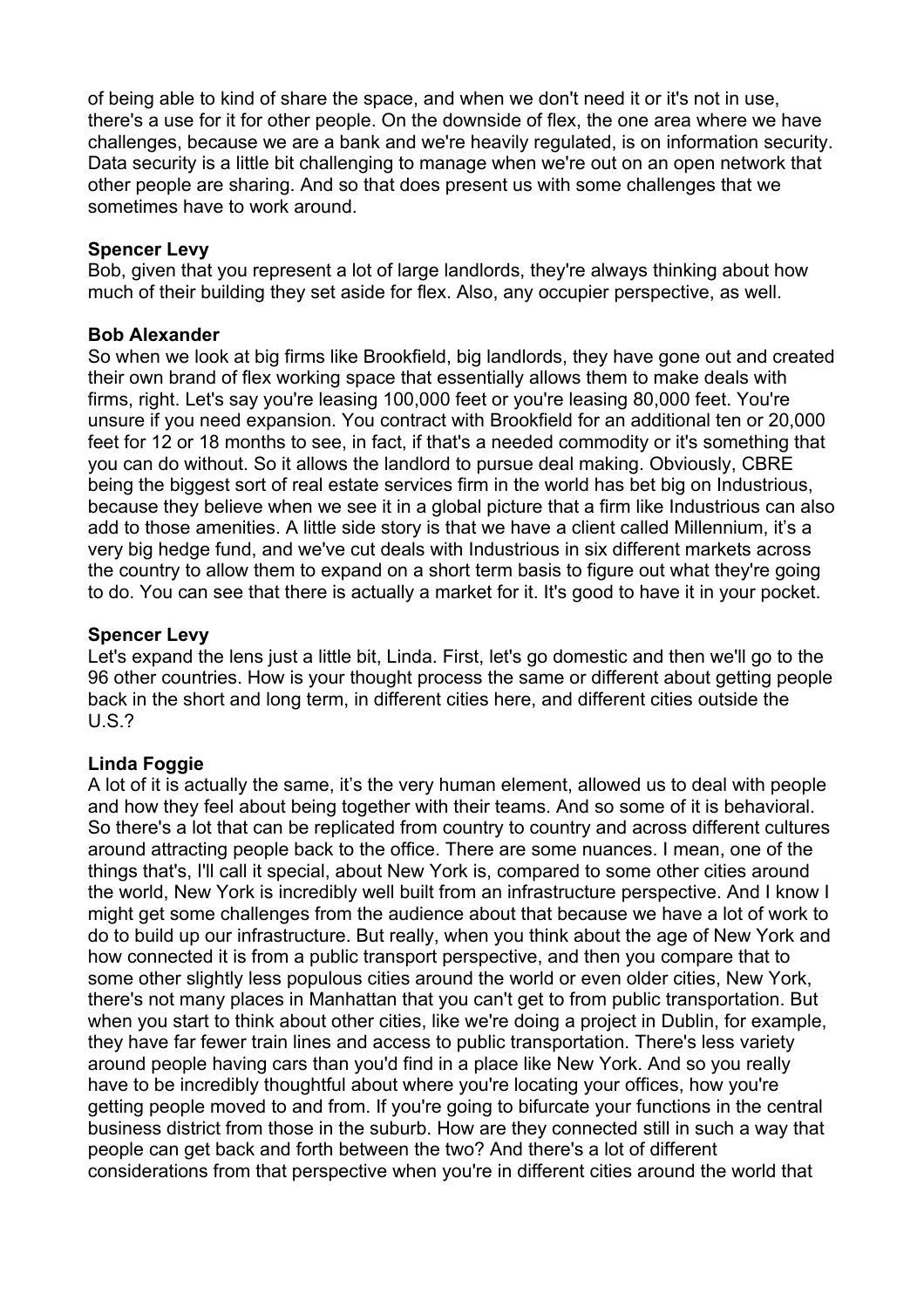just don't have this incredibly well connected set of infrastructure the way that New York City does.

# **Bob Alexander**

Well look, there's nothing like New York, right to start off. It's just, as Linda said, you know, in terms of infrastructure, I mean, Long Island Railroad is now opening a station in Grand Central. So now you have Grand Central being serviced by Metro North and by Long Island Railroad. So you've got a giant geographic swath that comes right into the heart of Midtown. Conversely, Metro North is now, they finally got the project done. It's 2022. Metro North is now looking to put a line into Penn Station. So ultimately, when all this gets knitted together, it's unparalleled, anywhere in the country. It can't, you can't even come close. I'm not sure anybody can afford to even come close. So what we typically see, out in the state, Southern California, Orange County, it's all car, it's all cars. So what's driven is you're doing your demographic studies, you're looking at your geographic areas where you can build or where there's available office space. But you're also doing your demographic studies to understand where your people are and where you're pulling from. So you may have a great real estate opportunity in a location, but it may be 30 miles away from 29% of the population that you want to retain, because it's still, again, a talent war. That's not going to work. They're going to migrate to other jobs. They're not going to spend an hour and a half in the car. But at the end of the day, you know, you really, it's an apple in an orange because you can't really, without the infrastructure in New York, we'd all be through anyway because you could never get in and out of the city. But the fact is, most of the other offices are really car driven, and that includes Chicago as well.

# **Linda Foggie**

And I think Bob is – one of the things he's so right about. It's really cool to be financial services in New York City because this is where the talent is for financial services. The fact that there are so many other formidable financial services firms that are headquartered here and we're all competing in this talent war, this is where the talent is. And there's such a collection, there's such a concentration of it here in New York that it's a really fantastic place to be. I know there's different parts of the city, different places where you could be located. I think you can't go wrong with New York City. I mean, it's just.

# **Bob Alexander**

I concur. I concur.

# **Linda Foggie**

Sometimes, though, as a big corporation, you do have to make a choice and a decision. You know, for example, we're doing something really similar right now in London at our Citi Tower, as to what we did here in New York at 388, because we talked about going to new construction as opposed to rebuilding what you have, or a class B or C building. And so when we made that decision to do that here in New York, we actually renovated this building across many years, while it was fully occupied. I don't suggest that, it was very tough, but what we're doing in London is different. We're actually emptying out the building and we're going to do a complete overhaul, reskin the building. But, you know, London is a very mature and developed market, and it's not a cheap place to do business, but it's where the talent is. And so sometimes as a corporation, you make a decision that you need to be where your talent is. You need to be where your clients and your customers are. And so sometimes you need to invest, even if economically, there may be other, you know, factors to your decisions or other places that you can go.

# **Spencer Levy**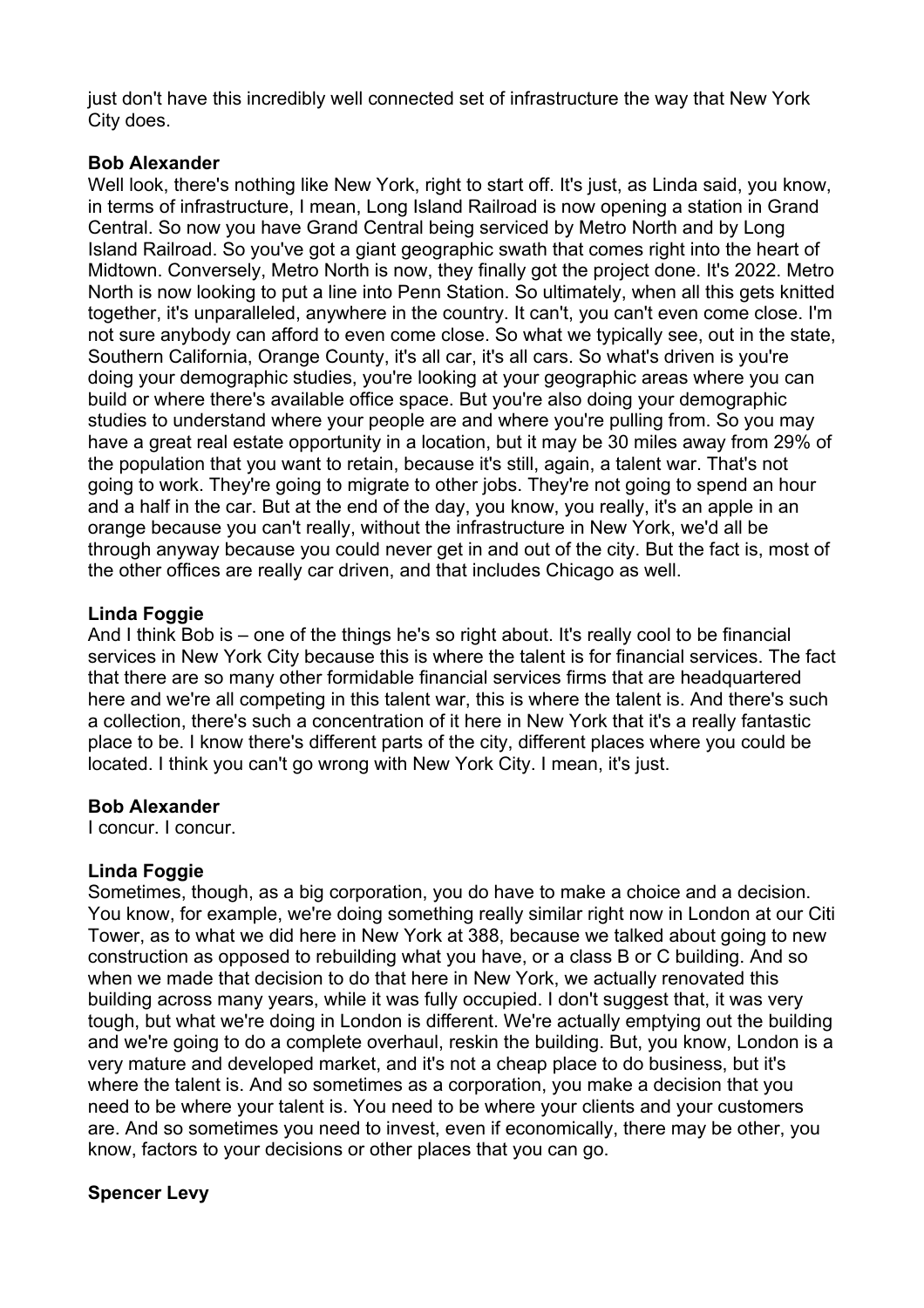Well we have some academic grounding behind this as well. We did a study about two years ago, which measured people that were leaving New York, leaving San Francisco, and, you know, it showed. Yeah, there's some net outflow in the aggregate of people, but you know, there's a net inflow of the most highly educated, highly talented and highly productive people coming to the New York's of the world.

#### **Bob Alexander**

New York is going to have migration. It's going to have, you know, the tax environment's not the most favorable for people that are really well-off. And, you know, the saying is, in the circle is, don't die in New York, right. So you're going to have that migration. People in their sixties and seventies starting to look to either go to Florida or someplace that has got less of a tax burden. But the reality is, the 25- or 22-year-old to 45-year-old or 50-year-old, they drive all the companies, they drive the markets. I mean, they are the future, they are the now, are absolutely interested in being in New York.

#### **Spencer Levy**

Well Bob, if you can do one favor, coming from a lifelong Jets fan, could you drive them the same way you've driven the city of New York?

# **Bob Alexander**

I am hopeful that our professional sports, whether it's the Nets or the Knicks or the Giants or the Jets or the Rangers or the Islanders, that someone can, we can start getting the ball. Or let me not forget, the Mets and the Yankees, and the Mets are doing, actually, pretty good right now.

# **Spencer Levy**

Yeah.

# **Bob Alexander**

Let's hope that that sort of takes ground. It's been a drought.

#### **Spencer Levy**

Well, you know, speaking about being a drought, there's a real estate angle here because a lot of the cities that I go to, some of the most popular developments are built around these ballparks. I could point to Washington, DC with the Nationals and it has been tremendous. 11,000 units built around there. Wembley Stadium in London, built right around the ballpark. I could go to other cities as well. Anything to that, Linda?

#### **Linda Foggie**

We talked earlier in this conversation about amenities. And one of the things I was mentioning was around the importance of the amenities inside of your space, but also what's happening outside of your building in the community, around your space. And so, thinking now about attracting the five plus one, and Spencer informed me we're going to call it six generations, that are in our workspaces today. You do have to be very thoughtful about what else is happening, you know. So if you're thinking about moving to, and I'm using air quotes "up and coming neighborhood", there's nothing else going on around your building. It actually does start to affect your ability to attract certain talent, especially in the younger generations that we're seeing, where they want to get together. If they're going to bother to come all the way to the office, they do want to socialize after work. And so if there are sports venues, if there are pubs that are nearby, these become important amenities that exist outside of your own real estate footprint.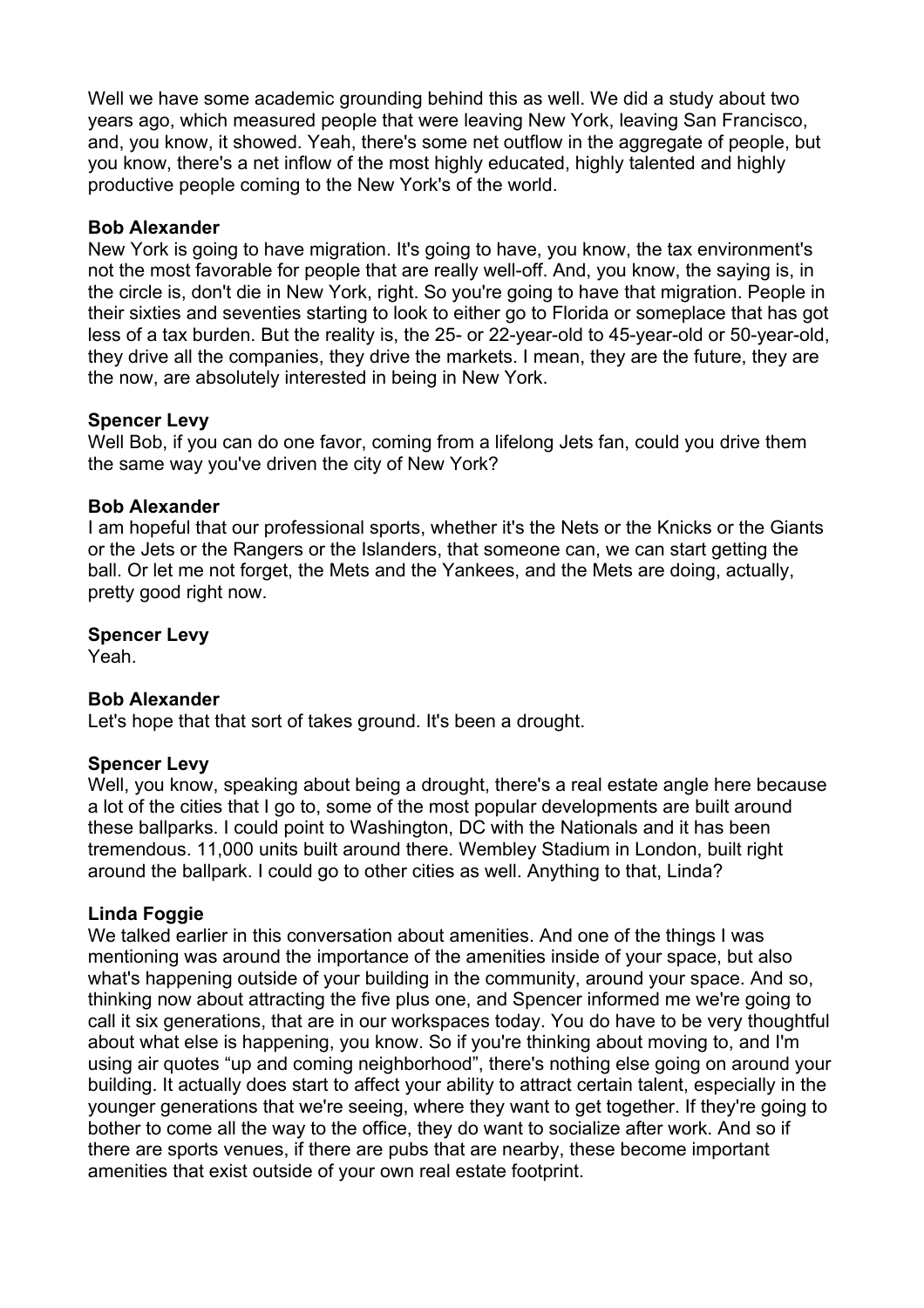#### **Spencer Levy**

This goes to something that we've studied, which is CBD's, Central Business Districts, versus BBD's, Better Business Districts. But the characteristics of a BBD doesn't mean one's here, one's five miles away. The characteristics are having the confluence of office, multifamily, restaurants, art scene. And, you know, let's be direct here Bob, Midtown South was not the hottest market in New York until maybe 15 years ago, right, when the tech companies were, because they turned it into a BBD. Is that how you see New York, and how it may evolve into other BBD's?

#### **Bob Alexander**

If you look at in particular Midtown South, and you take a tour down 14th Street now from the west side over, it's unbelievable. It's just spectacular. And it's all original New York buildings. It's not the major high rise. It's almost like a different planet that you're on. Packed full of amenities. Packed full of restaurants. The folks that function down there are not the big Goliath users that we were able to track over to Hudson Yards or indeed in Midtown, some of the big buildings in Midtown or downtown. But I think when you look at the future of New York, I think you're going to see continued gentrification. I think you're going to see the tech industry take a more dominant role, Silicon Valley- East, if you will, right. The financial firms will still be entrenched in here, and indeed they're splinters, like the KKR's and the Blackstones, etc., will actually become their own giant Goliaths. I mean, you watch this whole metamorphosis, if you will, of the environment that it's very interesting to see. It really is. If you look at Tribeca, an example, because I know Tribeca fairly well, because my son, his wife and my granddaughter live down there. so I do a ton of visiting right off West Street and Warren. And when I take my granddaughter over to the park, there is literally 10 million little children. There is 8 million pregnant, young women. It's unbelievable. It's got to be the single most densely populated area I have ever seen of families, of young families. Packed. This is Tribeca. And just to remind everyone, when I started in the business in 1980, there was 140 West Street, which is the telephone building, 101 Barclay, which is now Bank of New York headquarters. 101 Barclay was an urban renewal zone. Trade Center wasn't built yet, it was just built, sorry. And that building was being built as an urban development, on a lease from the city, 101 Hudson. The whole area was the whole urban blight. And now it's an unbelievable, you know, amenity laden family area. It's just spectacular. It's got to be the most vibrant area outside of the, maybe the Upper East Side.

#### **Linda Foggie**

Bob is not kidding because – I know this because I live here in Tribeca, and occasionally on the weekends I walk across the street. I live very close to the West Side Highway, and you go over to the piers where they're the parks. And I've never seen a concentration of so many families with small children and dogs and the strollers and the pets. It's a beautiful thing. It is a really family friendly neighborhood.

#### **Bob Alexander**

It is so dynamic.

**Linda Foggie**  Very vibrant.

**Bob Alexander**  Oh, my goodness.

**Linda Foggie**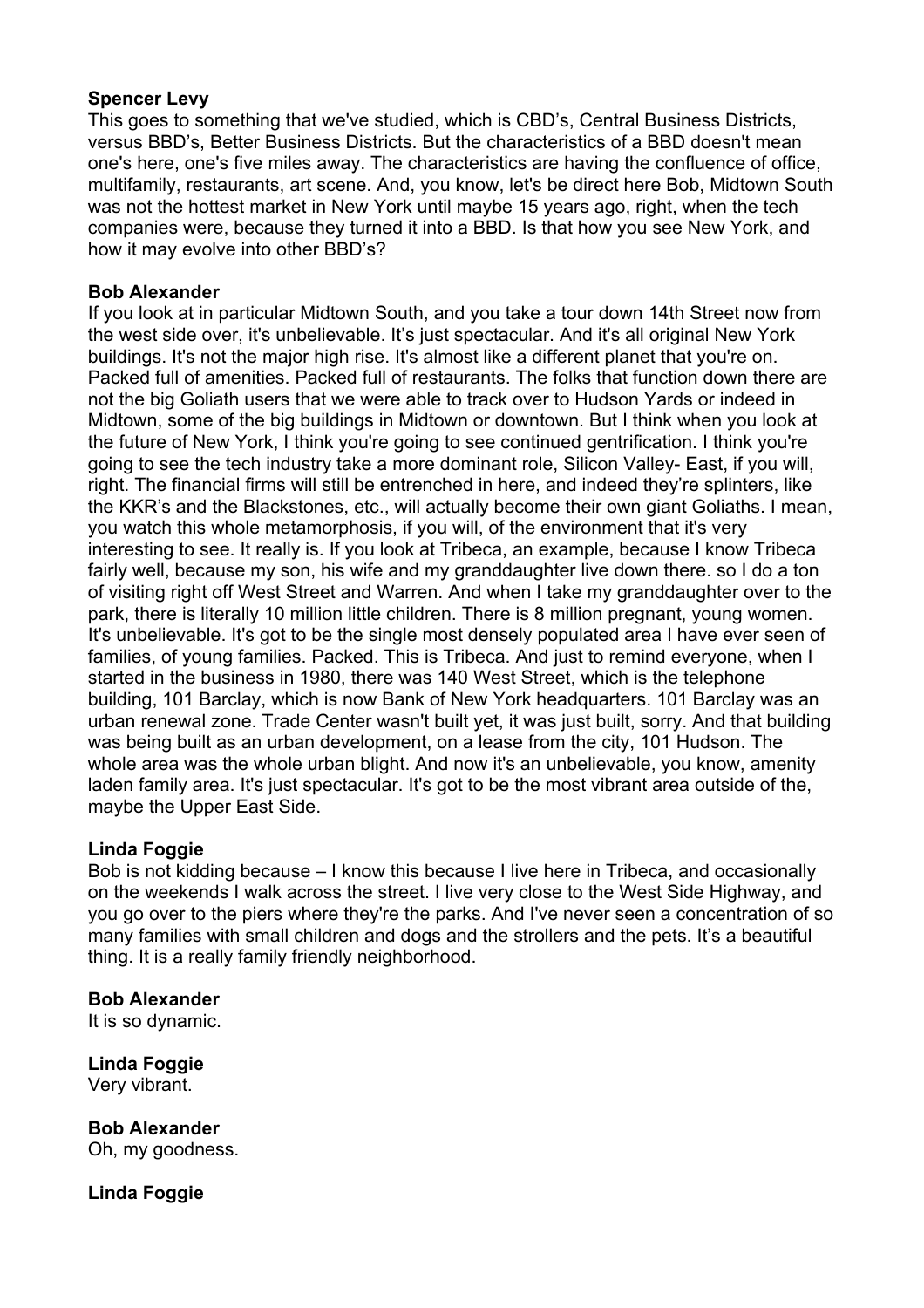But, you know, it's a whole scene. I mean, there's this vibe that exists in Tribeca that I haven't found in another neighborhood. It's full service. You get all the amenities, there's great food, amazing restaurants, there's art, there's museums, there's office. And so, it's like this collection of uses that come together to create this really amazing neighborhood.

#### **Bob Alexander**

It's amazing. I live in suburbia. There's nothing in suburbia that compares to Tribeca. My only complaint of Tribeca is they need more parks, because when I have my two year old granddaughter and I've got eight and nine year olds and everybody's packed in the park, it's packed. They're like, they're running crazy. So you got to watch your two year old so they don't get run over. You need really, almost like segregated parks. I'd say, okay if you're eight years old and over, you're in that park. You know, if you're under eight, you can go to this park. But that's, you're not seeing that anywhere else. You're not seeing that in Long Island. You're not seeing that in Westchester. You're not seeing that in New Jersey.

# **Spencer Levy**

Probably the number one issue I hear from clients, in particular European clients, is ESG, environmental. And just how that has just transformed how people look at real estate. I know that Citi has a huge program around this. Why don't you tell us a little bit about that?

# **Linda Foggie**

Sure. So our CEO announced our goal to be net zero and reduce our carbon footprint by the year 2050 across all of our functions and our bank, which includes our commercial bank, and so this is a tall order. On the real estate side, we are looking to be net zero in our own operations by 2030, which is not that far away. And so we are very much undertaking programs to start to strategize about where we invest our capital, how it makes the most sense, the way in which we're going to go about doing that. One of the challenges that we're facing, I think others are too, is, number one, so many companies are on this net zero journey around the world, different countries. And the fact of the matter is, we have supply chain issues just in general, notwithstanding ESG, but the supply chain itself is still catching up to net zero. And so finding materials and suppliers who even fully agree upon how to measure the embodied carbon in the materials, let alone provide you with the data that you need so that you can measure and report out on it accurately is very challenging right now. And so very much, the supply chain is still maturing around ESG and still coming up to speed. And then some of these things don't happen quickly or overnight. You know, if we get steel manufactured in Germany or Mexico, it's not like we can just snap our fingers and open up a steel plant somewhere in the USA, which would significantly reduce the amount of embodied carbon in the steel. But these things just aren't realistic and so we have to be creative. We have to find ways to get around these hurdles. And so I would say one of the things we're focused on now is really how do you accurately measure these things? And so there's a number of organizations that have formed to create accounting standards around carbon, just to ensure that we're measuring ourselves in a way that is equal to the way the rest of the world is measuring themselves, particularly for financial services and other regulated bodies and companies. There is new rules coming out from the SEC around reporting. And so it is very important to us that we get that right and figure out how to be accurate and transparent with that, not only for our regulators, but also for our clients and customers, and then finally for our employees who are very interested in what Citi is doing around this. Big challenges ahead of us, and so we'll continue to kind of learn as we go and work through it.

# **Spencer Levy**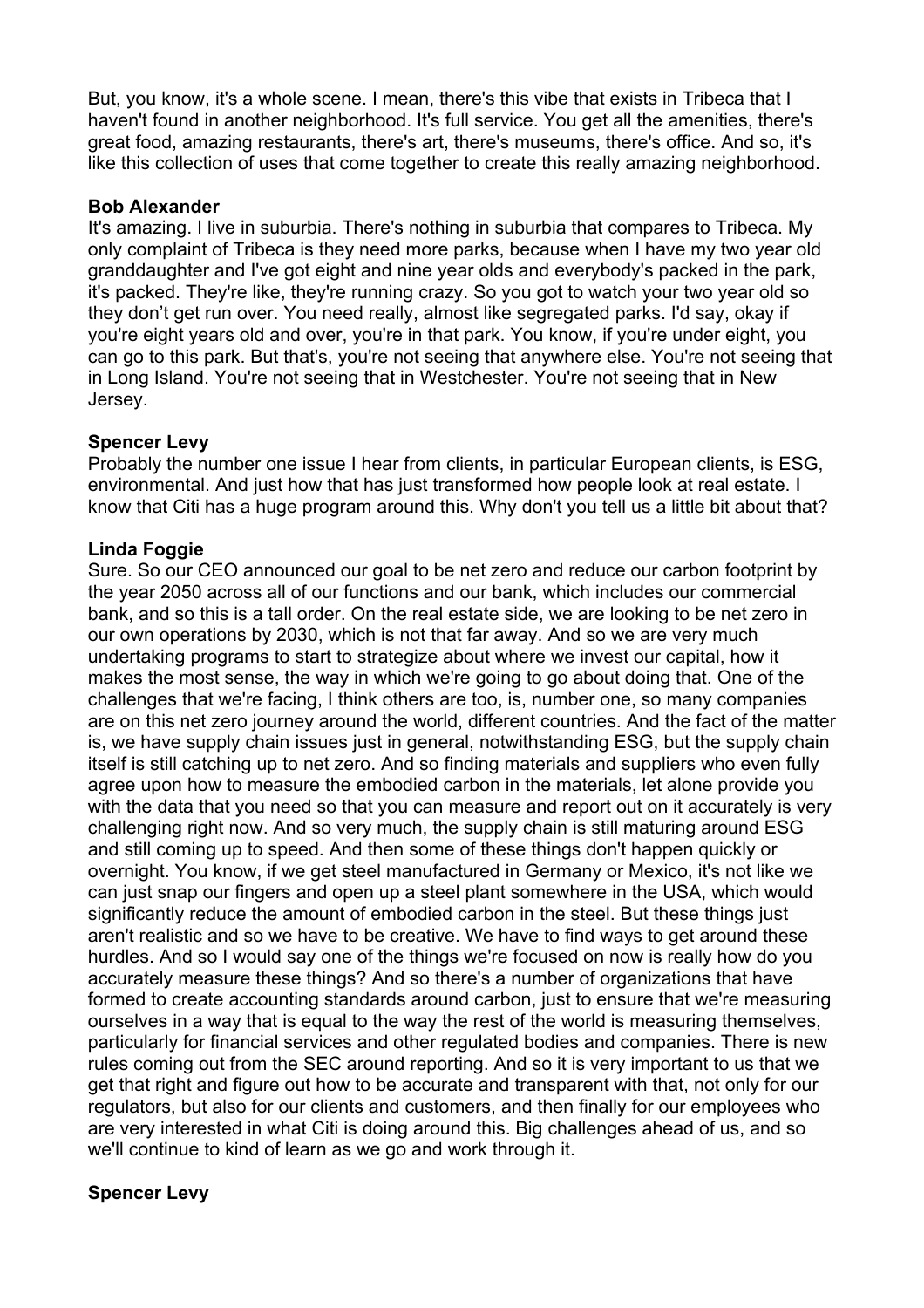Bob, I'm sure this comes up every day with your biggest landlord and tenant clients. Tell us how they address the environmental issues.

# **Bob Alexander**

So the, first of all, you know that there's a new law out that is now going to penalize. We're dealing with one major corporate customer right now who owns half of a major office building, who's going to get hit with a \$3 million a year tag, which they're arguing back and forth between, the real estate owner and the corporation. That's going to kick in in another, I think, a year and a half or two years. So everyone's got an eye toward that. They've got an eye toward development because of this issue of potentially cutting off natural gas and making buildings all electric over the next couple of years. So all these things are in the hopper right now. The question is, and Linda really pointed this out, the technology is still developing, number one. Number two, there's not ready accessibility to products that can actually solve the problem. Now, yes, they can edge and they can cut around the edges, but the technology is still under development. The things that are sort of ready are not readily available in the marketplace. So there is concern. There's not a definitive, concrete plan on how this is going to affect things going forward.

#### **Linda Foggie**

I was going to add, in ESG, we talked about the "E", which was the environmental. A little bit about the "G", in terms of how we're governing ourselves around this. But then there's the "S" as well, which is the social responsibility aspect. And one of the things I'll add here that I love about Citi, about working at Citi, about the organization, is we're really focusing now, too, on the "S" part, around things like our supplier diversity. We're really focused on what is the impact that we're leaving behind in these communities. When we come into a community and we invest these significant dollars into our real assets, it does change the face of the community. But in the process of doing that, we also have a really great opportunity to impact and leave a good fit footprint, if you will, on those communities, on the businesses that do business there. And so we're really being thoughtful, too, around ensuring that we're engaging with small and diverse businesses out in the different countries and markets that we're working in and providing opportunities for them to participate in this work. And it's one of my most favorite things about the work that we get to do.

#### **Bob Alexander**

It was smart. It's smart. It's diversification. And it's, and it's giving. you're giving a whole breadth of businesses the opportunity to get oxygen to build their business, which is key.

#### **Spencer Levy**

So we only have a few minutes left here. So I'm going to ask a couple wrap up questions to each of you. First, the big picture question. I always think about the Talking Heads song "Once in a Lifetime", and you say, "Well, how did I get here", is the line from the song. So, Linda, I know you started off as an architect. You used to work with us. But I also know you were recently named one of the 100 top professionals in New York City. So congratulations on that.

# **Linda Foggie**

Thank you.

#### **Spencer Levy**

So, Linda, how did you get here?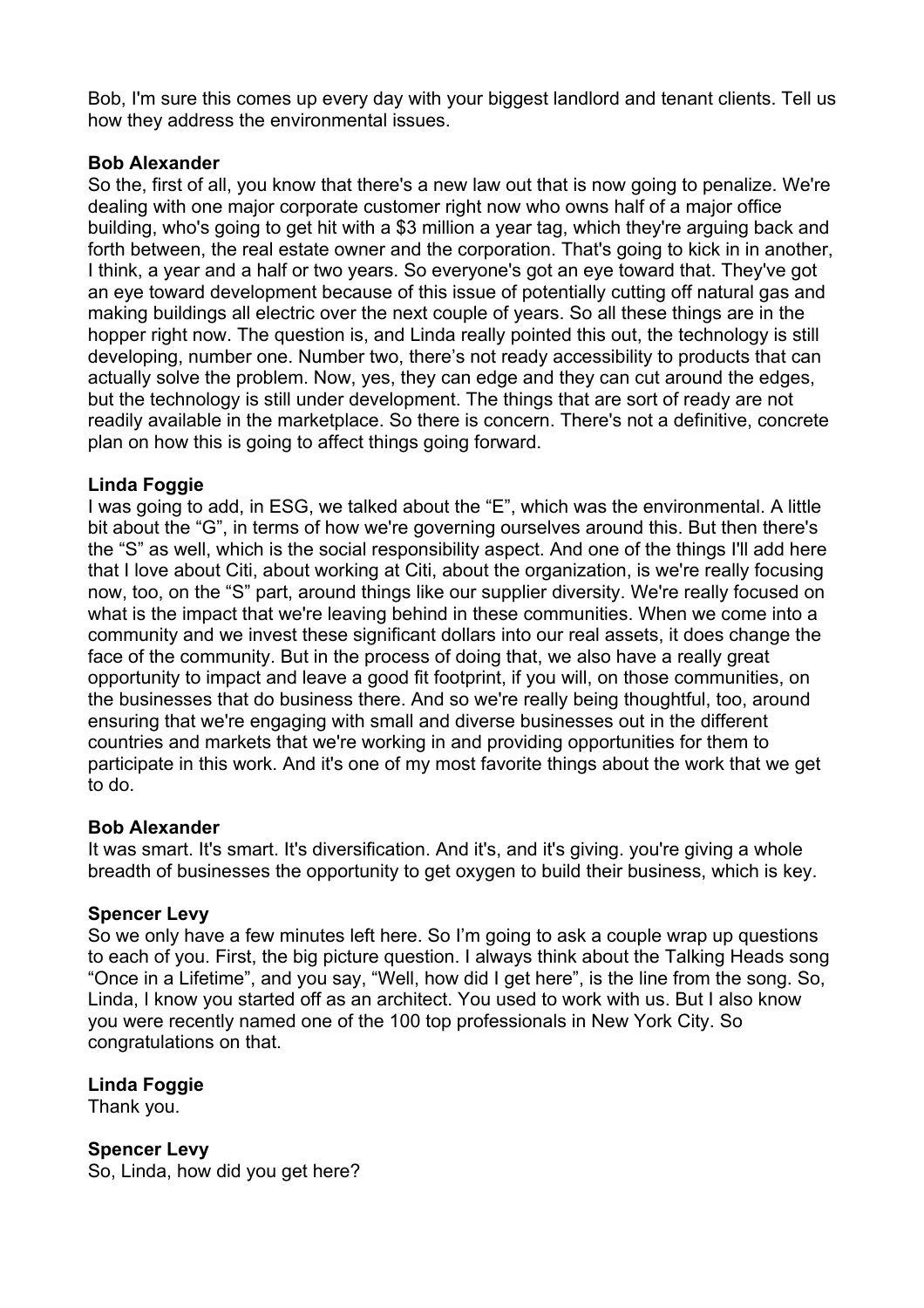# **Linda Foggie**

It's so funny because as we were thinking about this, and we thought some people go to school and get educated to be in real estate and some fall into it. And I don't know if I'm either. I'm a hybrid, so some people don't know this, but I grew up in what I call the South, in Virginia Beach, Virginia. And my father was actually in the commercial real estate business. He was in multifamily. He owned a lot of real estate properties. We owned and operated those. And so, in fact, I actually grew up around the business, but it did not give me a leg up because there were no contacts in a place like New York. I originally went to school to be an architect and I started working as an architect. I was a healthcare architect. Healthcare architecture is very interesting, it's fun, it's a heavily regulated business, but hospitals take a long time to build. And I wanted to get into something where I could get, you know, see some progress. And I did eventually come and join CBRE and spend some time there. And I found my way to financial services. But I've always loved the built environment. I absolutely love New York because it has, like I mentioned at the beginning, one of the most amazing skylines. I love to be around tall office buildings. I got to work on the 30 Hudson Yards project as we were building that when I, was with my time with Wells Fargo. And so I've absolutely always loved it. And then I'm currently getting my MBA at Columbia, and I had spent some time on the deal side understanding the numbers and the financial parts and the development side of the business. And so I absolutely just enjoy being in this profession. And now I'm in a place where I am really enthusiastic about letting other people know that these careers exist and how much fun they are, in fact. That's kind of how I found my way into where I am today in this business.

# **Spencer Levy**

Great. Well, thank you, Linda. And Bob, how'd you get here?

#### **Bob Alexander**

Well, it's, it was a long journey, I have to say that the real estate industry is one of the most dynamic industries around. Thank God I got into it. I was in sales before, up till age 24. And I want to say 1979, 1980, I was hired by a guy named Dave Levinson at Williams Real Estate. I purposely went into brokerage knowing nothing about it. In the early eighties, did the first fiber optic deal, believe it or not, with a company called Lightnet, which was Southern New England Telephone. CSX Railroad released about 250,000 feet at 60 Hudson. The owners of 60 Hudson were in our building. They had no clue that 60 Hudson, because it was the Western Union headquarters, had all the connectivity for the entire East Coast coming in the conduits to the building. So by doing the Lightnet deal, they discovered and made hundreds of millions of dollars off me. You're welcome. As we moved on into the nineties, I represented Bank of America in its merger with Security Pacific. We were doing a 500,000 foot lease at Two World Trade Center, when the first explosion went off in 93. So that was a learning experience in and of itself, because what happened was, a fellow by the name of Charlie Maikish, you remember Maikish, right? So Charlie Makish was the head of Trade Center. Both he, Mario Cuomo and the chairman of Bank of America all got together. We went through with the lease after the explosion because of the PR, with rights to cancel and so on and so forth. It all ended up very nicely, by the way. And that was sort of a benchmark that I saw in the nineties. And in the event of 9/11, I was charged with moving 11,000 people from Lehman Brothers from downtown over to Jersey City and into Midtown. And obviously, subsequently in 2008, I was over at the table with Lehman Brothers negotiating against Barclays to liquefy the assets over there. So I look at these events that have transpired over the last 40 years, and those are the things that come to mind.

# **Linda Foggie**